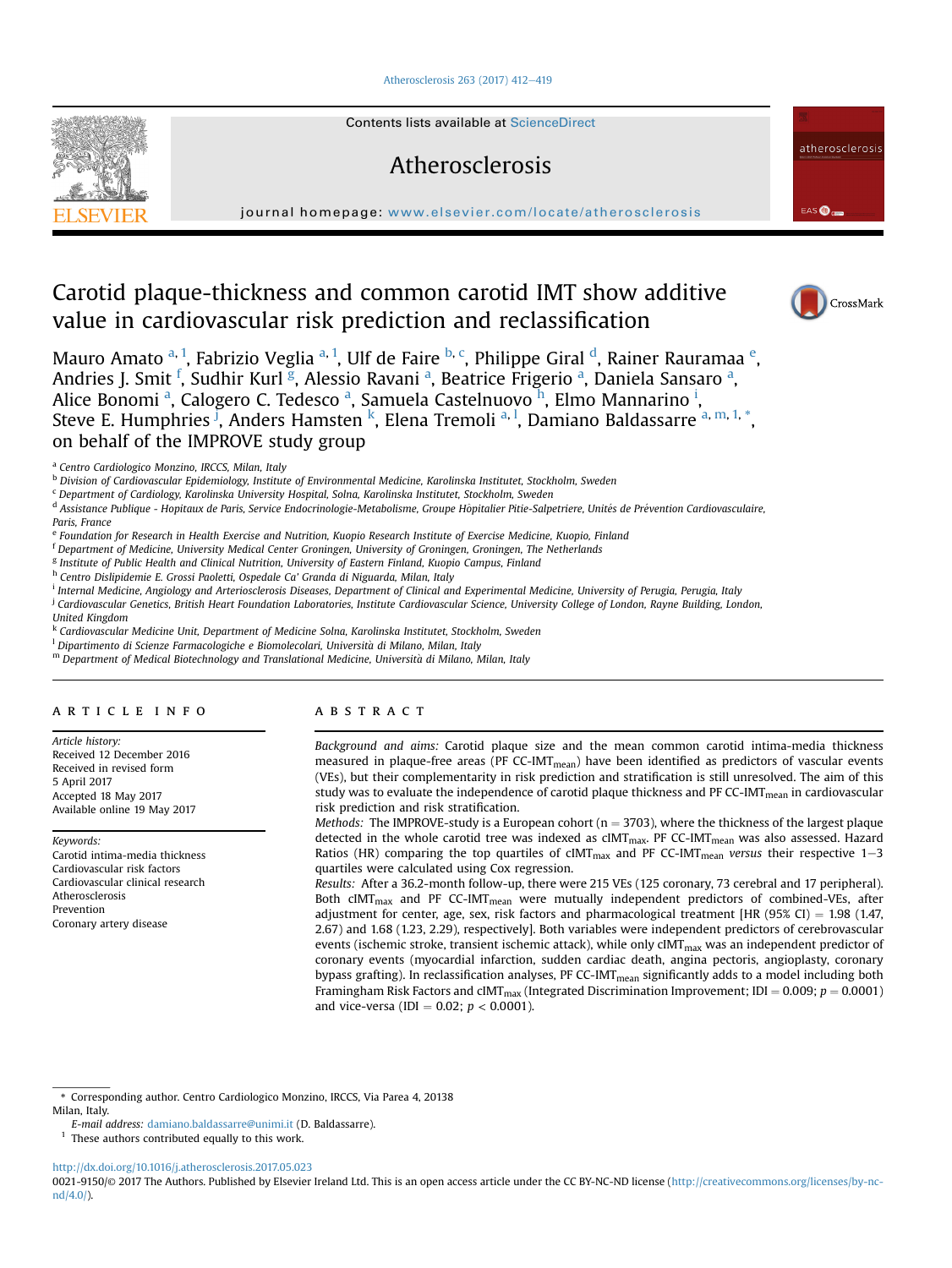Conclusions:  $\text{clMT}_{\text{max}}$  and PF CC-IMT<sub>mean</sub> are independent predictors of VEs, and as such, they should be used as additive rather than alternative variables in models for cardiovascular risk prediction and reclassification.

© 2017 The Authors. Published by Elsevier Ireland Ltd. This is an open access article under the CC BY-NC-ND license [\(http://creativecommons.org/licenses/by-nc-nd/4.0/](http://creativecommons.org/licenses/by-nc-nd/4.0/)).

# 1. Introduction

The measurement of carotid plaque thickness, rather than the mean of common carotid intima-media thickness measured in plaque-free areas (PF CC-IMT $_{\text{mean}}$ ), is an important yet controversial issue for cardiovascular risk prediction and/or risk refinement. Both variables have been associated with vascular events (VEs), independently of conventional vascular risk factors (VRFs) [\[1\]](#page-6-0). However, the decision to use one or the other in models for risk prediction or risk stratification is often based on methodological issues such as accuracy and ease of measurement  $[2,3]$ , or relative power in risk prediction  $[4-8]$  $[4-8]$ . Carotid plaque thickness and PF CC-IMT<sub>mean</sub> are correlated, yet they differ considerably from a histological point of view and they can better be considered as distinct phenotypes [\[9\]](#page-6-0) describing two different phenomena, being mainly due to athero-sclerosis [\[10\]](#page-6-0) and hypertrophy/hyperplasia of smooth muscle cells, respectively [\[2\].](#page-6-0) Several observational studies have focused on either carotid IMT (cIMT) or plaque, but few studies [\[5,8,11,12\]](#page-6-0) have examined whether carotid plaque thickness and PF CC-IMT<sub>mean</sub> can be used as additive rather than alternative variables in models for cardiovascular risk prediction and reclassification. With the aim of gaining further insight into this issue, we evaluated the independence of carotid plaque thickness (indexed in terms of  $clMT<sub>max</sub>$  i.e. the maximal carotid IMT detected in the whole carotid tree) and PF  $CC$ -IMT<sub>mean</sub>, in cardiovascular risk prediction and/or risk refinement in a large, multicenter, prospective cohort study of high-risk individuals [Carotid Intima-Media Thickness (IMT) and IMT-Progression as Predictors of Vascular Events in a High-Risk European Population (acronym: IMPROVE)].

## 2. Patients and methods

## 2.1. Subjects

A complete description of the IMPROVE-study design, objectives, sampling strategy and methods for clinical and haematological evaluation has been reported in the text and Online Materials of Baldassarre et al. [\[13,14\].](#page-6-0) Briefly, a total of 3711 individuals (age 54–79 years) were recruited, with at least three VRFs but free of any cardio- or cerebro-VEs prior to enrolment. The participants were enrolled at 7 centers in 5 European countries: Finland (Kuopio, 2 centers), France (Paris), Italy (Milan and Perugia), The Netherlands (Groningen) and Sweden (Stockholm).

The occurrence of VEs (myocardial infarction (MI), sudden cardiac death, angina pectoris, ischemic stroke, transient ischemic attack, new diagnosis of intermittent claudication, or any surgical intervention or revascularization of coronary or peripheral arteries) was assessed at months 15 and 30 by regular visits, and at the end of follow-up (36 months in average) by phone interview. The sample size considered for this report is 3703 since the carotid walls were not properly visualized in 8 subjects.

# 2.2. Ultrasonographic assessment

The ultrasound procedure in the IMPROVE study has been described [\[13,14\]](#page-6-0). Briefly, 7 identical scanners (Technos System, Esaote, Genoa, Italy) equipped with  $5-10$  Mhz linear array probes were used and the images were recorded on sVHS videotapes by trained sonographers. The cIMT was measured centrally by trained readers at the ultrasound reading center in Milan. cIMT was assessed in the entire length of the common carotid, in the carotid artery bifurcation (1 cm proximal to the flow divider) and in the internal carotid artery (1 cm immediately distal to the flow divider) of both left and right carotids. At each of these segments, the mean and maximal values of IMT were measured on the far wall from three angles (anterior, lateral and posterior) by means of a specific software (M'Ath).

In this study, we also considered the mean of common carotid IMT measured in plaque-free areas (PF CC-IMT $_{\text{mean}}$ ), i.e. areas with a cIMT $_{\text{max}}$  <1 mm. This variable is the average of all plaque-free mean IMT values obtained from the left and right CC visualized in their entire length (excluding the 1st cm) with sequential 1 cmlong probe movements according to the 3 aforementioned scan angles. The total number of segments averaged for assessing PF CC-IMT<sub>mean</sub> ranged from 6 to 24, according to the subject's neck length and according to the number of segments with  $\text{cIMT}_{\text{max}} \geq 1$ , which were excluded from the average calculation. The precision of  $clMT_{max}$  has been reported [\[13\]](#page-6-0). Details on precision of PF CC-IMT<sub>mean</sub> are provided in Supplementary Data.

# 2.3. Ethical considerations

The Ethics Committees of all participating institutions approved the IMPROVE study, which complied with the Declaration of Helsinki. Written informed consent was obtained from all subjects.

## 2.4. Statistical analysis

Cox models were used to estimate crude and adjusted hazard ratios (HRs) and to compute adjusted Kaplan-Meier survival curves over 36 months of follow-up. The HRs comparing the top quartiles of cIMT<sub>max</sub> (2.5 mm) and PF CC-IMT<sub>mean</sub> (0.76 mm) to their respective  $1-3$  quartiles were calculated. We decided a priori to use these cut offs because the ASE consensus statement described PF  $CC-IMIT_{mean}$  values  $\geq$  75th percentile as indicative of increased cardiovascular risk [\[15\]](#page-6-0). Regarding plaques, we decided to use  $\text{cIMT}_{\text{max}}$  values  $\geq 75$ th percentile because most large longitudinal studies showed that the risk is mainly increased in the top quartiles or quintiles [\[16\].](#page-6-0) As a sensitivity analysis, we also tested models where  $CIMT<sub>max</sub>$  and PF CC-IMT<sub>mean</sub> were included as continuous variables. Cox models were stratified for center (Model-1), then further adjusted for age and sex (Model-2) and then for risk factors and pharmacological treatment (Model-3). Departure from the proportional hazard assumption was assessed by the Kolmogorovtype supremum test computed on 1000 Monte-Carlo simulations. Area under the ROC curves (AUC), Integrated Discrimination Improvement (IDI), and Net Reclassification Improvement (NRI) were used for assessing the potential of the PF CC-IMT $_{\text{mean}}$  in improving risk prediction based on  $clMT<sub>max</sub>$  and risk factors included in the Framingham Risk Score (age, sex, total cholesterol, HDL-cholesterol, systolic blood pressure, diabetes, current smoking and antihypertensive treatments) and vice-versa. As in our previous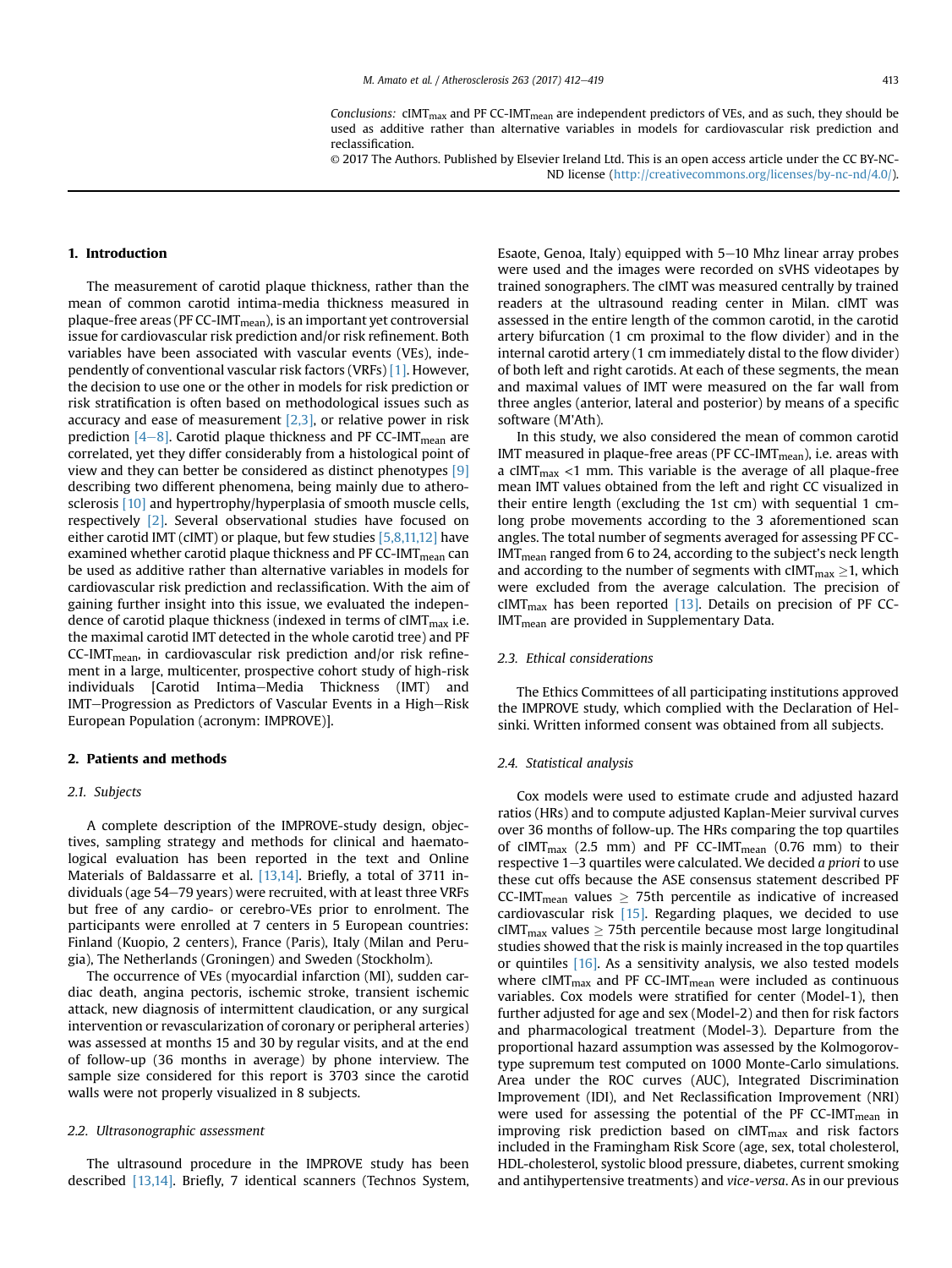study [\[14\]](#page-6-0), we included risk factors contained in the Framingham Risk Score as separated variables in all models, instead of the Framingham Risk Score, as this algorithm is not specifically calibrated for a European population. To assess the impact of  $clMT<sub>max</sub>$  and PF  $CC$ -IMT<sub>mean</sub> on the risk reclassification of subjects located in the so called "gray-zone" of risk prediction, we calculated the clinical NRI, i.e. the NRI only considering subjects at intermediate-risk (10% < Framingham Risk Score <20%). Positive and negative predictive values (PPV and NPV) were also computed.

All statistical tests were two-sided at a level of significance of 0.05. All analyses were performed using the SAS statistical package v. 9.4 (SAS Institute Inc., Cary, NC, USA). Reclassification statistics were assessed with the SAS macros published by Cook and Ridker [\[17\]](#page-6-0).

#### 3. Results

The baseline characteristics of IMPROVE study participants were described [\[13,14\]](#page-6-0). Briefly, the mean age was 64.2 years and 47.9% of subjects were males. The participants were followed-up for a median of 36.2 months (interquartile range: 35.8 to 37.4) and 215 suffered a first VE, (incidence: 19.9/1000 person-years). Among these, 125 had a coronary event [34 had a MI (7 fatal), 3 suffered sudden cardiac death, 49 experienced symptoms of angina pectoris, 26 underwent angioplasty and 13 coronary bypass grafting]; 73 had a cerebrovascular event [32 had an ischemic stroke (0 fatal), 41 had a transient ischemic attack], and 17 had a peripheral VE (4 subjects underwent revascularization due to peripheral artery disease and 13 had a new diagnosis of intermittent claudication). Eighty participants had more than one VE during follow-up, but only the first event was used for the analysis of the primary combined endpoint.

# 3.1.  $clMT_{max}$ , PF CC-IMT<sub>mean</sub> and risk of combined VEs

In Cox regression models with mutual adjustment for  $clMT<sub>max</sub>$ and PF CC-IMT<sub>mean</sub>, both variables (top quartiles *vs.* quartiles  $1-3$ ) were significantly and independently associated with the risk of combined-VEs, after stratifying for center ([Table 1,](#page-3-0) Model-1), as well as with further adjustment for age and sex (Model-2) and for risk factors and pharmacological treatment (Model-3). These results were virtually unchanged when  $clMT<sub>max</sub>$  and PF CC-IMT<sub>mean</sub> were analysed as continuous variables (data not shown). For both  $clMT<sub>max</sub>$  and PF CC-IMT<sub>mean</sub>, no significant departure from the assumption of proportionality of the hazards was observed  $(p = 0.42$  and  $p = 0.46$ , respectively).

[Fig. 1](#page-3-0) shows the Kaplan-Meier incidence curves adjusted for Model-3 covariates and stratified into four groups according to  $cIMT<sub>max</sub>$  and PF CC-IMT<sub>mean</sub> above or below their respective top quartiles (2.5 mm and 0.76 mm). The independent effect of the two variables is clearly shown.

[Table 1](#page-3-0) also shows that both  $cIMT<sub>max</sub>$  and PF CC-IMT<sub>mean</sub> were independent predictors of cerebrovascular and coronary events in all models.

Supplemental Table 1 shows the same analyses as [Table 1](#page-3-0) restricted to "hard clinical events". While no significant association with hard coronary events (myocardial infarction, sudden cardiac death) was detected, the measures of  $clMT<sub>max</sub>$  and PF CC- $IMT<sub>mean</sub>$  remained significantly and independently associated with hard cerebrovascular events (ischemic strokes), even after adjusting for center, age, sex, Framingham risk factors (FRFs) and pharmacological treatments (Model 3).

# 3.2. Incremental predictive value of cIMT $_{max}$  and PF CC-IMT $_{mean}$  in reclassification analysis

[Table 2](#page-3-0) shows the reclassification statistics for the combined

endpoints. In the first line, AUC, NRI and IDI values were obtained after adding PF CC-IMT<sub>mean</sub> to a reference model that included FRFs and  $cIMT<sub>max</sub>$ . In the second line, AUC, NRI and IDI values were obtained after adding  $clMT<sub>max</sub>$  to a reference model that included FRFs and PF CC-IMT $_{\text{mean}}$ . cIMT $_{\text{max}}$  appears to improve the classification of cases and controls more effectively than PF CC-IMT $_{\text{mean}}$  (NRI: 8.2% vs. 2.4% and IDI: 0.02 vs. 0.009).

Supplemental Tables 2 and 3 and [Table 3](#page-4-0) show the estimated 10 year VE risk categories according to FRFs before and after adding cIMT<sub>max</sub> (Supplemental Table 2), PF CC-IMT<sub>mean</sub> (Supplemental Table 3) and the combination of the two variables [\(Table 3\)](#page-4-0). In Supplemental Table 2, the overall NRI was  $10\%$  ( $p = 0.02$ ) and 32% of subjects at intermediate risk were reclassified. The addition of PF  $CC$ -IMT<sub>mean</sub> to FRFs (Supplemental Table 3) resulted in the reclassification of only 23% of subjects at intermediate risk and the overall NRI was lower (5.3%) and not statistically significant ( $p = 0.19$ ). However, when both variables were added [\(Table 3](#page-4-0)), the overall NRI increased to 13.9% ( $p = 0.003$ ) and the percentage of subjects at intermediate-risk reclassified reached approximately 41%. Among these subjects, 30 cases and 425 non-cases were correctly reclassified, and 6 cases and 239 non-cases were wrongly reclassified, yielding a clinical NRI of 45.1%, compared to 29.6% using only  $clMT<sub>max</sub>$  and 27.5% using only PF CC-IMT<sub>mean</sub>.

PPVs and NPVs for those with a high Framingham risk score  $(FRS > 20)$  as well as for top quartile values of PF CC-IMT<sub>mean</sub>,  $clMT<sub>max</sub>$  or both, assessed considering combined-, coronary- or cerebrovascular events, are shown in Supplementary Fig. 1. As expected because of the low incidence of VEs (19.9/1000 personyears), the PPVs were rather low, (always <21%). However, even the PPVs of the FRS, the most widely accepted predictor of VEs, were about half (9.5%, 3.6%, and 5.9% for combined-, coronary- or cerebrovascular events, respectively) of those obtained with the combination of PF CC-IMT<sub>mean</sub> and cIMT<sub>max</sub> (18.5%, 7.9%, and 10.9%). The best PPVs were obtained when all three variables (FRS, PF CC- $IMT_{mean}$  and cIMT<sub>max</sub>) were in the high risk categories.

# 4. Discussion

This study shows that  $clMT<sub>max</sub>$  (an index of the thickest plaque detected in the whole carotid tree) and PF CC-IMT<sub>mean</sub> (an index of the common carotid background thickening) are both independent predictors of VEs, and that they independently add to risk reclassification in intermediate risk subjects. It is well known that, taken by themselves, carotid IMT and the presence/thickness of carotid plaques are both prognostic predictors of CV events, as reported by Naqvi and collaborators [\[1\]](#page-6-0) in a "state-of-the-art" paper that examined many large cohort studies. Several studies have also investigated which of these two variables is the strongest predictor of VEs. Several meta-analyses  $[6,7]$  have unequivocally reported that plaques are more accurate in predicting VEs than CC-IMT. In addition, studies evaluating whether carotid ultrasonographic measurements provide additional prognostic information over and above VRFs have been strongly positive when based on carotid plaques, and/or on cIMT variables incorporating plaques in their measurements  $[5,8,18-23]$  $[5,8,18-23]$ , and weaker or even negative when based on cIMT measured in plaque-free areas  $[5,8,16,20,21,23-26]$  $[5,8,16,20,21,23-26]$ . Hence, it is quite clear and widely accepted that if one must choose between CC-IMT measured in plaque-free areas or plaques (presence or thickness) for risk prediction and/or reclassification, the latter is the best choice.

It is important to emphasise that, instead of assessing whether plaques or PF CC-IMT<sub>mean</sub> are good and/or equipotent representations of the atherosclerotic process, the present study focuses on whether the two ultrasonographic measures represent complementary prognostic information when used together. To date, the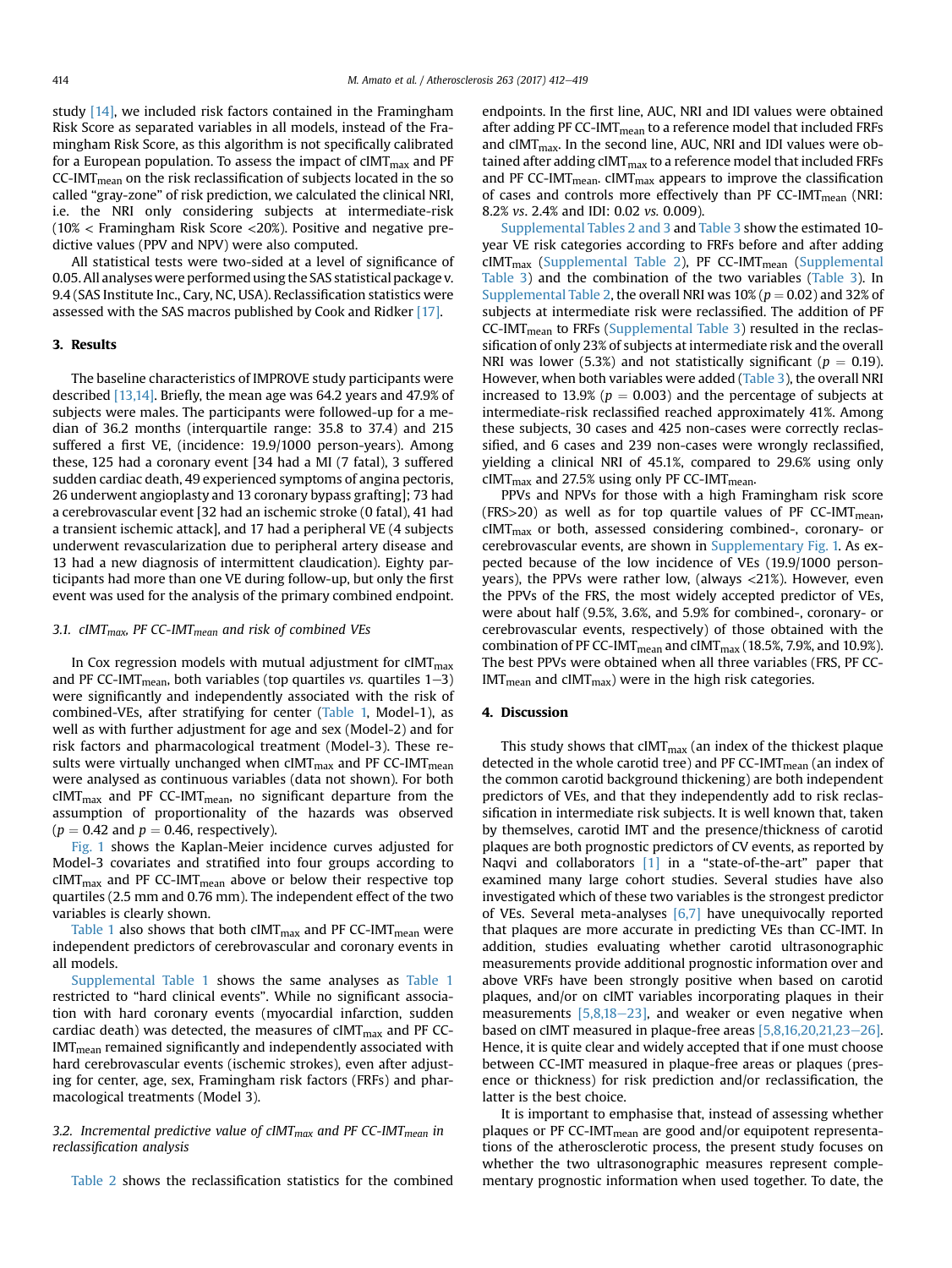<span id="page-3-0"></span>Hazard Ratios (95% CI) and p values of combined, cerebro- and cardio-vascular endpoints comparing top quartiles of both cIMT<sub>max</sub> and PF CC-IMT<sub>mean</sub> vs. quartiles 1-3.

|                                                                                                                                                        | Model-1                      | Model-2                    | Model-3                    |  |  |  |  |  |
|--------------------------------------------------------------------------------------------------------------------------------------------------------|------------------------------|----------------------------|----------------------------|--|--|--|--|--|
| Combined endpoints ( $n = 215$ ) <sup>a</sup>                                                                                                          |                              |                            |                            |  |  |  |  |  |
| clMT <sub>max</sub>                                                                                                                                    | $2.05$ (1.55, 2.72); <0.0001 | 1.88(1.41, 2.51); < 0.0001 | 1.98(1.47, 2.67); < 0.0001 |  |  |  |  |  |
| $PF$ CC-IMT <sub>mean</sub>                                                                                                                            | 1.89(1.41, 2.53); < 0.0001   | 1.69 (1.26, 2.27); 0.0005  | 1.68 (1.23, 2.29); 0.0011  |  |  |  |  |  |
| <b>Cerebrovascular endpoints (n = 73)</b> (Ischemic stroke, transient ischemic attack) <sup>a</sup>                                                    |                              |                            |                            |  |  |  |  |  |
| clMT <sub>max</sub>                                                                                                                                    | 2.7 (1.67, 4.36); 0.0001     | 2.55 (1.57, 4.14); 0.0002  | 2.76 (1.66, 4.6); 0.0001   |  |  |  |  |  |
| $PF$ CC-IMT <sub>mean</sub>                                                                                                                            | 2.25 (1.38, 3.68); 0.0012    | 2.07(1.26, 3.4); 0.004     | 2.13 (1.26, 3.61); 0.005   |  |  |  |  |  |
| <b>Coronary endpoints (n = 125)</b> (myocardial infarction, sudden cardiac death, angina pectoris, angioplasty, coronary bypass grafting) <sup>a</sup> |                              |                            |                            |  |  |  |  |  |
| clMT <sub>max</sub>                                                                                                                                    | 1.69 (1.16, 2.47); 0.006     | 1.51 (1.03, 2.21); 0.036   | 1.58 (1.06, 2.37); 0.025   |  |  |  |  |  |
| $PF$ CC-IMT <sub>mean</sub>                                                                                                                            | 1.70 (1.15, 2.5); 0.007      | 1.47 (0.99, 2.17); 0.056   | 1.49 (0.99, 2.26); 0.057   |  |  |  |  |  |

Model-1: cIMT<sub>max</sub>, and PF CC-IMT<sub>mean</sub> stratified by center; Model-2: as model-1 plus age and sex; Model-3: as model-2 plus Framingham risk factors, family history of diabetes, family history of hypertension, pack-years, and pharmacological treatments (statins, beta-blockers, ACE-inhibitors, diuretics and calcium-antagonists). <sup>a</sup> Among the 215 combined endpoints, 17 were peripheral VEs (4 subjects underwent revascularization due to peripheral artery disease and 13 had a new diagnosis of

intermittent claudication) and, as such, included neither in the analysis on cerebrovascular endpoints nor in the one on coronary endpoints.



Fig. 1. Framingham risk factors-adjusted Kaplan-Meier incidence curves.

The study population was stratified according to cIMT<sub>max</sub> and PF-CC-IMT<sub>mean</sub> values above or below their respective 75th percentiles (2.5 and 0.76 mm), respectively. Curves were computed for the mean value of each covariate used in Table 1, Model-3 (i.e. center, age, sex, Framingham risk factors, family history of diabetes, family history of hypertension, pack-years and pharmacological treatments (statins, beta-blockers, ACE-inhibitors, diuretics and calcium-antagonists)). IMT, intima-media thickness; PF CC-IMT<sub>mean</sub>, mean common carotid IMT measured in plaque-free areas;  $clMT<sub>max</sub>$ , measure of the thickest plaque detected in the whole carotid tree.

Table 2

Reclassification statistics for PF CC-IMT<sub>mean</sub> above or below top quartile as compared to classification based on Framingham Risk Factors (FRFs) and cIMT<sub>max</sub> and vice-versa in risk models with combined vascular endpoints.

| New model                              | Reference model           | <b>AUC</b><br>ref. model | <b>AUC</b><br>new model | value | <b>NRI</b><br>(95% CI) | value | IDI<br>(99% CI)     | value    |
|----------------------------------------|---------------------------|--------------------------|-------------------------|-------|------------------------|-------|---------------------|----------|
| $FRFs + clMTmax + PF CC-IMTmean$       | $FRFs + clMTmax$          | 0.661                    | 0.671                   | 0.15  | $2.4\%(-3.5, 8.3)$     | 0.42  | 0.009(0.003, 0.016) | 0.0004   |
| $FRFs + PF CC-IMT_{mean} + cIMT_{max}$ | $FRFs + PF CC-IMT_{mean}$ | 0.657                    | 0.671                   | 0.054 | $8.2\%$ (0.1, 16.3)    | 0.047 | 0.02(0.010, 0.029)  | < 0.0001 |

When NRI and/or IDI values are positive with a  $p < 0.01$ , the new model is better than the reference model, which includes FRFs and cIMT<sub>max</sub> and vice-versa. AUC, area under the ROC curve.

potential complementarity of plaque and cIMT in risk prediction and reclassification has been addressed in only four large prospective cohort studies [\[5,8,11,12\],](#page-6-0) but with conflicting results. While Plichart [\[5\]](#page-6-0) and Gardin [\[12\]](#page-6-0) showed that adding plaques to cIMT does not result in a statistically significant improvement in risk prediction, Nambi [\[11\]](#page-6-0) and Gepner [\[8\],](#page-6-0) in agreement with our data, found that the prediction of coronary artery disease improves when cIMT and plaques are combined, compared with each measurement alone.

Some methodological differences in plaque definition and targets/modality of carotid IMT measurements between our study and the studies mentioned above should be mentioned. In the study of Plichart [\[5\]](#page-6-0) and Gepner [\[8\],](#page-6-0) plaques were defined as localized echostructures for which the wall thickening was at least 50% greater than surrounding vessel walls. Thus, even a lesion with a thickness <1 mm was considered as "plaque" if the thickness of surrounding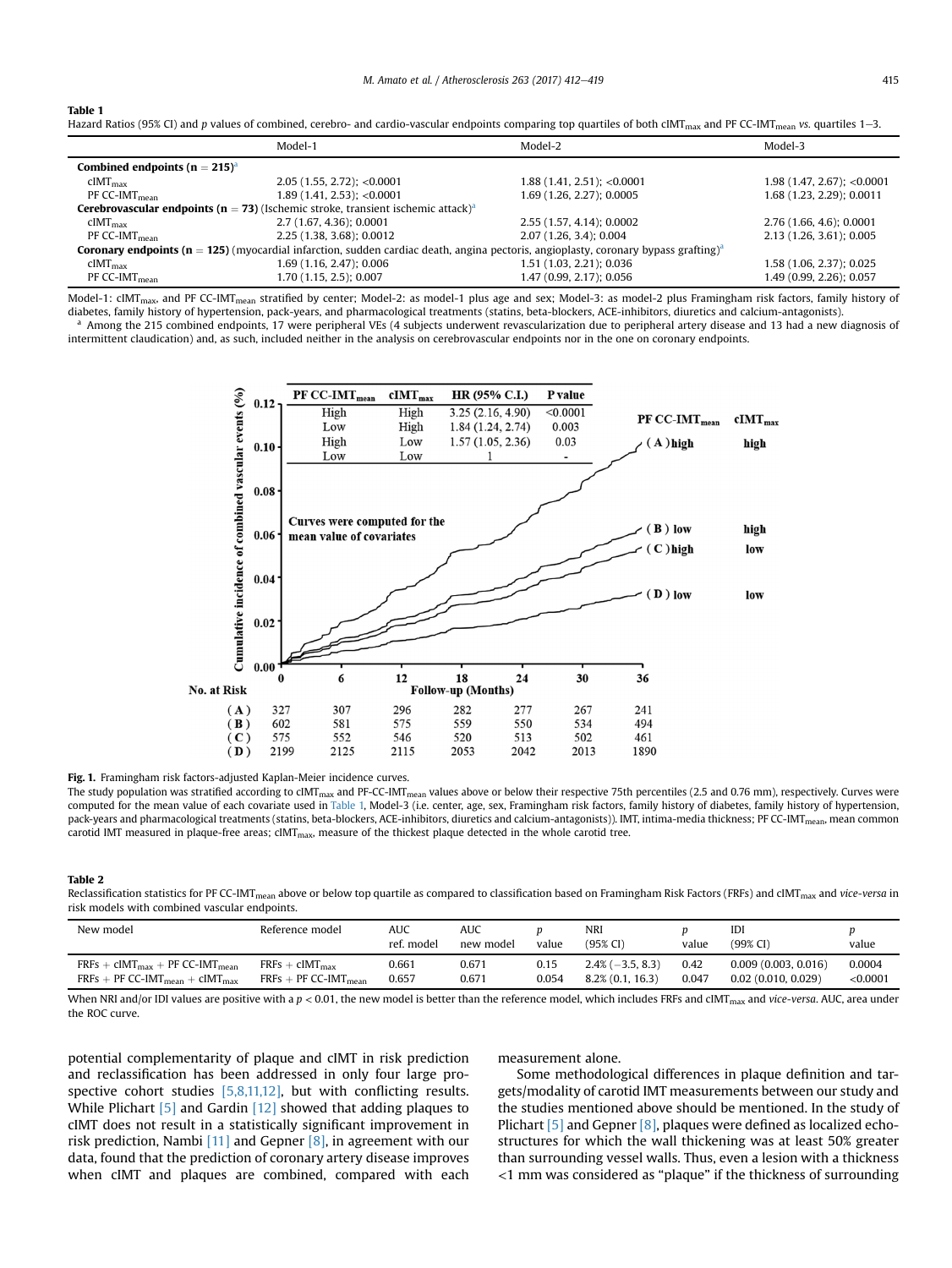#### <span id="page-4-0"></span>Table 3

Risk reclassification comparing the extrapolated 10-years risk according to Framingham Risk factors (FRFs) before and after adding both cIMT<sub>max</sub> and PF CC-IMT<sub>mean</sub> in the prediction of combined vascular events.

| 10-year risk categories for FRFs         | 10-year risk categories for FRFs plus $cIMTmax$ plus PF CC-IMT <sub>mean</sub> |                   |                 |                    |  |  |
|------------------------------------------|--------------------------------------------------------------------------------|-------------------|-----------------|--------------------|--|--|
|                                          | < 10%                                                                          | $10 - 20%$        | >20%            | N (%) reclassified |  |  |
| $< 10\%$                                 |                                                                                |                   |                 |                    |  |  |
| $N = 678(20%)$                           | 556 (82%)                                                                      | 113 (16.7%)       | 9(1.3%)         | 122 (18%)          |  |  |
| Observed-risk (95% C.I.)                 | 6.4(3.2, 10.8)                                                                 | 11.6(3.2, 25.4)   | No events       |                    |  |  |
| $10 - 20%$                               |                                                                                |                   |                 |                    |  |  |
| $N = 1715(52%)$                          | 431 (25.1%)                                                                    | 1015 (59.2%)      | 269 (15.7%)     | 700 (41%)          |  |  |
| Observed-risk (95% C.I.)                 | 4.5(1.7, 8.8)                                                                  | 11.1(7.7, 15)     | 38 (25.6, 52.7) |                    |  |  |
| >20%                                     |                                                                                |                   |                 |                    |  |  |
| $N = 920(28%)$                           | 0(0%)                                                                          | 322 (35%)         | 598 (65%)       | 322 (35%)          |  |  |
| Observed-risk (95% C.I.)                 |                                                                                | 24.2 (15.5, 34.7) | 36.7 (28.4, 46) |                    |  |  |
| NRI: 13.9%; $p = 0.003a$                 |                                                                                |                   |                 |                    |  |  |
| Clinical NRI 45.1%; $p < 0.0001^{\rm b}$ |                                                                                |                   |                 |                    |  |  |

<sup>a</sup> NRI: 11.0% (3.1, 18.9);  $p = 0.007$ ; when statins are added to FRFs.<br><sup>b</sup> Clinical NRI: 26.7% (13.0, 40.3);  $p = 0.0001$ ; when statins are added to FRFs.

walls was <0.5 mm. By contrast, in our study, we used as cut-off the top quartile of cIMT $_{\text{max}}$  (2.5 mm), so only real atherosclerotic plaques were considered. The other two studies [\[11,12\]](#page-6-0) evaluated the utility of adding a measure of plaque burden to cIMT variables which neither focused strictly on the common carotid artery nor on plaque-free areas. For example, the cIMT variable used in Gardin's analysis [\[12\]](#page-6-0) was the mean of maximum IMT measurements of several carotid segments (which we define as  $IMT_{mean-max}$ ), a variable whose values are directly affected by the presence/absence of plaques. A similar comparison previously performed in the IMPROVE cohort [\[14\]](#page-6-0) produced similar results by showing that the presence/absence of plaque did not add to reclassification when used on top of ultrasonographic variables which incorporate plaques, yet added to reclassification when combined with variables measured in plaque-free areas. Moreover, our data also show that the NRI and IDI, provided by the combination of the two variables used on top of FRFs, are not inferior to those obtained by using IMT<sub>mean-max</sub> on top of FRFs (Supplemental Table 4). These data agree with another study of Nambi et al. [\[27\]](#page-6-0), who showed that the evaluation of the carotid artery for plaque presence and measurement of CC-IMT (which is easier and more precise than considering IMT<sub>mean</sub> or IMT<sub>mean-max</sub> in the whole carotid tree) provide a good alternative to the measurement of cIMT in all segments of the carotid tree for risk prediction and reclassification.

In this study, we, for three reasons, decided a priori to analyse the complementarity of cIMT $_{\text{max}}$  and PF CC-IMT $_{\text{mean}}$ : (1) literature indications according to published data [\[15,16\],](#page-6-0) (2) these are the two variables most frequently used in clinical settings, and (3) there is evidence that, when taken by themselves, measurements of both variables can be performed in a reproducible way in the clinical setting [\[28,29\].](#page-6-0)

Our results distinctly support the concept that these two measures are complementary in risk prediction. Indeed, at the end of the follow-up period, FRF-adjusted Kaplan Meier curves ([Fig. 1\)](#page-3-0) shows a substantial increase of event risk in the stratum where both cIMT $_{\text{max}}$  and PF CC-IMT $_{\text{mean}}$  indicate the presence of subclinical disease, compared with the strata where only one of the two variables were in the top quartile range.

When Cox analyses were restricted to cerebrovascular or coronary endpoints (regardless of whether "hard" or not), the strength of association between top quartile values and risk of disease was always greater with cerebrovascular than with coronary endpoints, and this was true even after the analyses were adjusted for center, pharmacological treatments and FRFs. A potential explanation is that FRFs are predominantly a tool for prediction of coronary events [\[30\]](#page-6-0), whereas cerebrovascular events are related to a broader array of causes [\[31\]](#page-6-0), including embolism from cardiac arrhythmias and/or valvular disease or hypertension giving rise to small vessel disease [\[32\]](#page-6-0). Another possible explanation is that the presence of atherosclerosis in the carotid arteries is both a marker and a cause of cerebrovascular events, whereas it is merely a marker of coronary events.

The complementarity of  $clMT_{max}$  and PF CC-IMT<sub>mean</sub> is confirmed by the reclassification analysis, particularly in the intermediate-risk category. With such analysis, several authors have reported that the improvement of risk stratification over traditional VRFs provided by PF CC-IMT<sub>mean</sub> alone  $[5,20,21,24,25]$  is less consistent than that provided by plaques alone  $[5,18-22]$  $[5,18-22]$  $[5,18-22]$ . As well as confirming this finding (Supplemental Tables 2 and 3), we show here a substantial improvement of risk stratification over FRFs when both cIMT $_{\text{max}}$  and PF CC-IMT $_{\text{mean}}$  are used (Table 3), with a 3.9% (13.9% minus 10%) increase of NRI and a 15.5% (45.1% minus 29.6%) increase of clinical NRI when compared with the model including FRFs and cIMT $_{\text{max}}$  (Supplemental Table 2). Specifically, Table 3 shows that the observed risk (38%; 95% CI 25.6, 52.7) of individuals reclassified to a higher risk category was actually much higher than the threshold of 20% estimated by FRFs only, and that the observed risk of individuals reclassified to a lower risk category was actually much lower (4.5%; 95% CI 1.7, 8.8) than the original  $10-20\%$  risk estimated by FRFs. By contrast, Table 3 shows that reclassification of subjects originally classified by FRFs at low or at high risk has to be viewed as inappropriate. For example, individuals who moved from the high-to intermediaterisk category had an observed risk of 24.2% (95% CI 15.5, 34.7), i.e. a risk greater than the threshold of 20%.

Despite this, at least in the intermediate-risk category, the benefits gained from the improvement in risk classification seem to easily offset the negligible additional costs required for measuring not only cIMT<sub>max</sub> but also CC-IMT in plaque-free areas. Supporting the results obtained with Cox and reclassification analyses, when the two ultrasonographic variables were both in the top quartile, the improvements over the best performing single variable were consistent  $(+36\%, +27\%)$  and  $+40\%$  for composite, cerebrovascular and coronary-endpoints, respectively). Of note, the PPVs considering the single ultrasonographic variables were higher than the PPV of the FRS>20 and the addition of FRS>20 to the test with both the ultrasonographic variables in the top quartile resulted in a minor PPV improvement (ranging from 6 to 11%).

Another evidence supporting measurement of PF CC-IMT $_{\text{mean}}$ comes from 1) studies showing that the incidence of stroke [\[33\]](#page-6-0) and coronary events  $[34]$  is related to cIMT even in the absence of plaques, 2) case-control studies showing that it is preferable to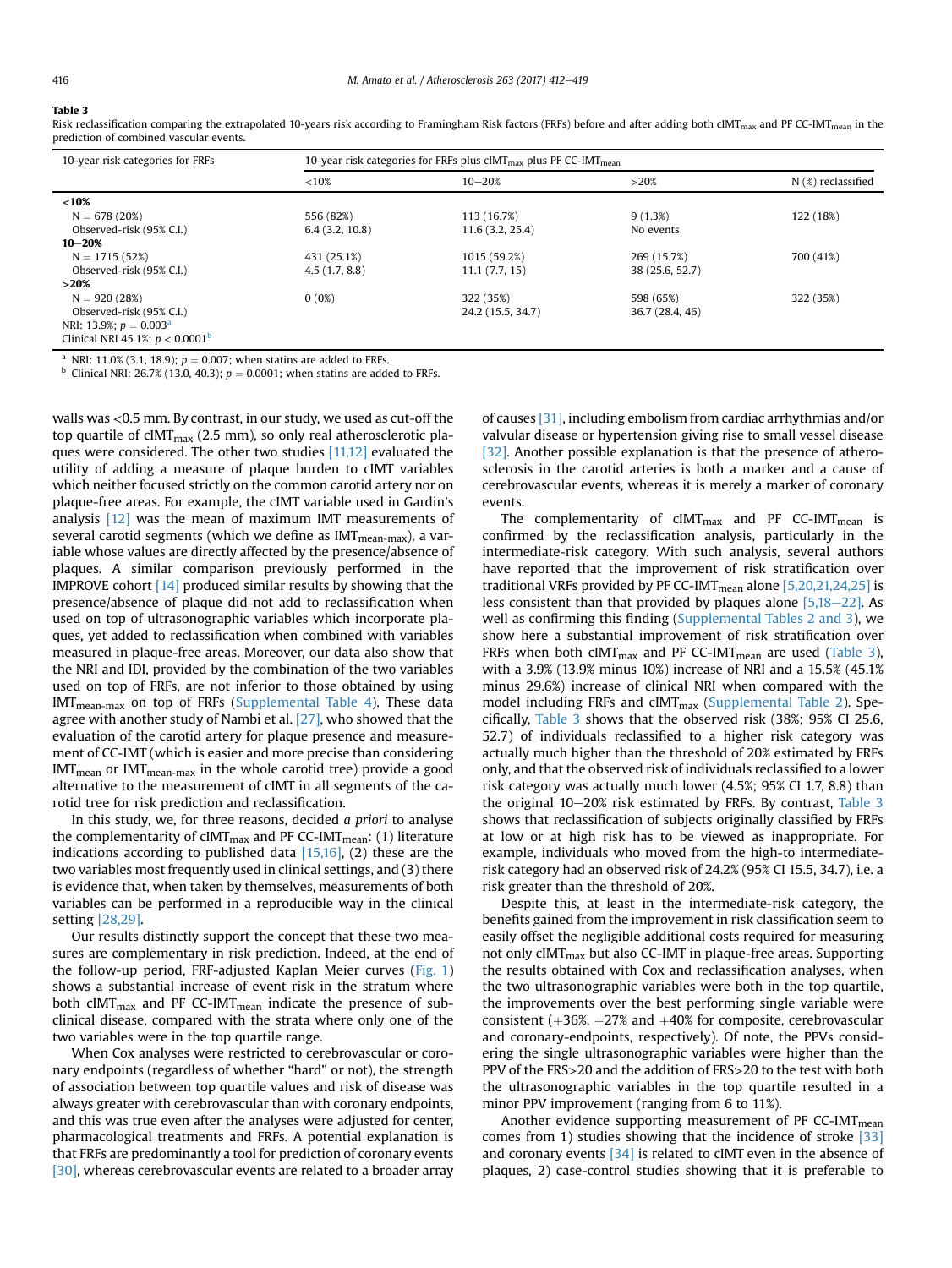combine carotid IMT measurement with plaque assessment rather than using either measurement alone as screening tests for CHD [\[35\],](#page-6-0) and 3) studies showing that the associations between cIMT and stroke remained significant even after adjusting for the presence of carotid plaques [\[33\].](#page-6-0) Moreover, a meta-analysis including eight relevant studies with cIMT assessment showed that for each 0.10 mm increase in CC-IMT, the estimated incidence of MI increases by 5% (from 12 to 17%) [\[36\],](#page-6-0) thus suggesting that, even when measured in plaque-free areas, CC-IMT measurements still contain additional information for risk prediction regardless of the presence or absence of atherosclerotic plaques.

The complementary prognostic value of  $clMT<sub>max</sub>$  and PF CC-IMTmean has scientific support also from a biological/pathophysio-logical perspective. Carotid IMT<sub>max</sub> is a plaque marker [\[23\]](#page-6-0) and reflects a focal phenomenon mainly related to atherosclerotic processes such as inflammation, oxidation, endothelial dysfunction, foam cell proliferation and/or thrombosis [\[10,37\]](#page-6-0). PF CC-IMT<sub>mean</sub>, instead, mainly reflects diffuse, non-atherosclerotic, adaptive changes to increased shear stress mediated by aging [\[37\]](#page-6-0) or hypertension [\[2,38\].](#page-6-0) In addition, variants in genes involved in pathways leading to atherosclerosis (e.g. inflammation, oxidative stress, and diabetes) were differentially associated with the two variables  $[9,39-43]$  $[9,39-43]$ . Taken together, these pieces of evidences support the concept that, even if the processes underlying  $clMT<sub>max</sub>$ and PF CC-IMT $_{\text{mean}}$  formation may share some common mechanisms for initiation and progression [\[9,37,44\]](#page-6-0), the two phenotypes represent biologically distinct aspects - or stages - of atherosclerosis [\[45\].](#page-6-0) Their overlap is only partial [\[37\]](#page-6-0) and, consequently, they have different, independent and complementary prognostic value [\[2,11,19,36,46\]](#page-6-0).

## 4.1. Strengths and limitations

The study has several strengths. Firstly, this is the first report evaluating the complementarity of  $clMT<sub>max</sub>$  and PF CC-IMT<sub>mean</sub>, in terms of prediction and reclassification, in European subjects at high risk of cardiovascular disease. The second strength is the tight control of the methodology for carotid image acquisition and measurement of ultrasonographic variables. Thirdly, all sonographers involved in the study were trained and certified, and all scans were read blindly in the same reading center. Other advantages are the large sample size and the tight standardizations of all methods across all recruitment units. There are also potential limitations: firstly, extrapolation of the findings to the general European population or to patients with fewer than 3 VRFs should be done with caution. However, the HRs observed are similar to those reported in other large population studies [\[1\].](#page-6-0) Secondly, the low number of VEs restricted the precision of estimates especially in subgroup analyses (coronary and cerebrovascular events). Thirdly, a further stratification according to number of plaques (i.e. number of segments with a cIMT $_{\text{max}}$ >1 mm), as recently suggested [\[35\],](#page-6-0) was not considered because of the limited number of VEs, and because almost all subjects (92.1%) in our "high risk" population have more than two plaques. However, repeating the analysis shown in [Table 1](#page-3-0) (Model 3) after including the number of plaques among covariates did not change the results substantially (data not shown). Fourthly, the prevalence of subjects treated with statins (40%) may have affected our reclassification analyses. It should be emphasized, however, that results did not change when statins were added to the FRFs (see footnotes of Supplemental Tables 2 and 3 and [Table 3\)](#page-4-0) or when the analysis was limited to statin-naïve individuals. In the latter case, for example, compared with a model including FRFs only, the IDI values of models including "FRFs  $+$  cIMT<sub>max</sub>" or "FRFs + PF CC-IMT<sub>mean</sub>" or their combination (FRFs + cIMT<sub>max</sub> + PF CC-IMT<sub>mean</sub>) were 0.014 (95% CI 0.005, 0.024),  $p < 0.0001$ ; 0.008 (95% CI 0.001, 0.015),  $p = 0.005$ ; and 0.019 (95% CI 0.008, 0.030),  $p < 0.0001$ , respectively.

We are aware that, based on concerns about quality of cIMT measurements and on the results of three review/meta-analyses [\[47](#page-6-0)-[49\],](#page-6-0) the working group on the 2013 ACC/AHA Cardiovascular Risk Guidelines [\[50\]](#page-7-0) decided to advise against measuring cIMT in routine clinical practice for risk assessment for a first cardiovascular event in the general population. Nonetheless, our study has shown that  $cIMT<sub>max</sub>$  and PF CC-IMT<sub>mean</sub> contribute significant and independent incremental prediction beyond FRFs alone, and that it is better to combine than use either measure alone.

# 4.2. Conclusions

Bearing in mind the almost negligible costs required for adding measurements of PF CC-IMT $_{\text{mean}}$  in scans devoted to cIMT $_{\text{max}}$ measurements, we conclude that a risk stratification strategy based on the concomitant measurement of  $cIMT<sub>max</sub>$  and PF CC-IMT<sub>mean</sub>, as an adjunct to FRFs, is a rational approach for better identifying subjects who need to be treated with pharmacological and/or lifestyle intervention (diet, smoking cessation etc.).

## Conflict of interest

The authors declared they do not have anything to disclose regarding conflict of interest with respect to this manuscript.

# Financial support

This work was supported by the European Commission [Contract number: QLG1- CT- 2002- 00896 to E.T., D.B., A.H., S.E.H., R.R., U.dF., A.J.S., P.G., S.K., E.M.], Ministero della Salute Ricerca Corrente, Italy [RC 2016 Cod 2622841 BIO23 to E.T., D.B.], the Swedish Heart-Lung Foundation (20140433), the Swedish Research Council [projects 8691 to A.H. and 0593 to U.dF.], the Foundation for Strategic Research, the Stockholm County Council [project 562183 to A.H.], and the British Heart Foundation [RG2008/008 to S.E.H.]. None of the aforementioned funding organizations or sponsors has had a specific role in design or conduct of the study, collection, management, analysis, or interpretation of the data, or preparation, review, or approval of the manuscript.

# Author contributions

Study conception and design: Amato, Veglia, Baldassarre.

Substantial contributions to the acquisition, analysis, or interpretation of data for the work: Amato, Veglia, Ravani, Frigerio, Sansaro, Bonomi, Tedesco, Castelnuovo, Baldassarre.

Drafting of the manuscript: Amato, Veglia, Baldassarre.

Critical revision of the manuscript for important intellectual content: Amato, Veglia, de Faire, Giral, Rauramaa, Smit, Kurl, Ravani, Frigerio, Sansaro, Bonomi, Tedesco, Castelnuovo, Mannarino, Humphries, Hamsten, Tremoli, Baldassarre.

Final approval of the manuscript submitted: Amato, Veglia, de Faire, Giral, Rauramaa, Smit, Kurl, Ravani, Frigerio, Sansaro, Bonomi, Tedesco, Castelnuovo, Mannarino, Humphries, Hamsten, Tremoli, Baldassarre.

## Acknowledgements

The authors wish to thank all the members of the IMPROVE group for their time and extraordinary commitment.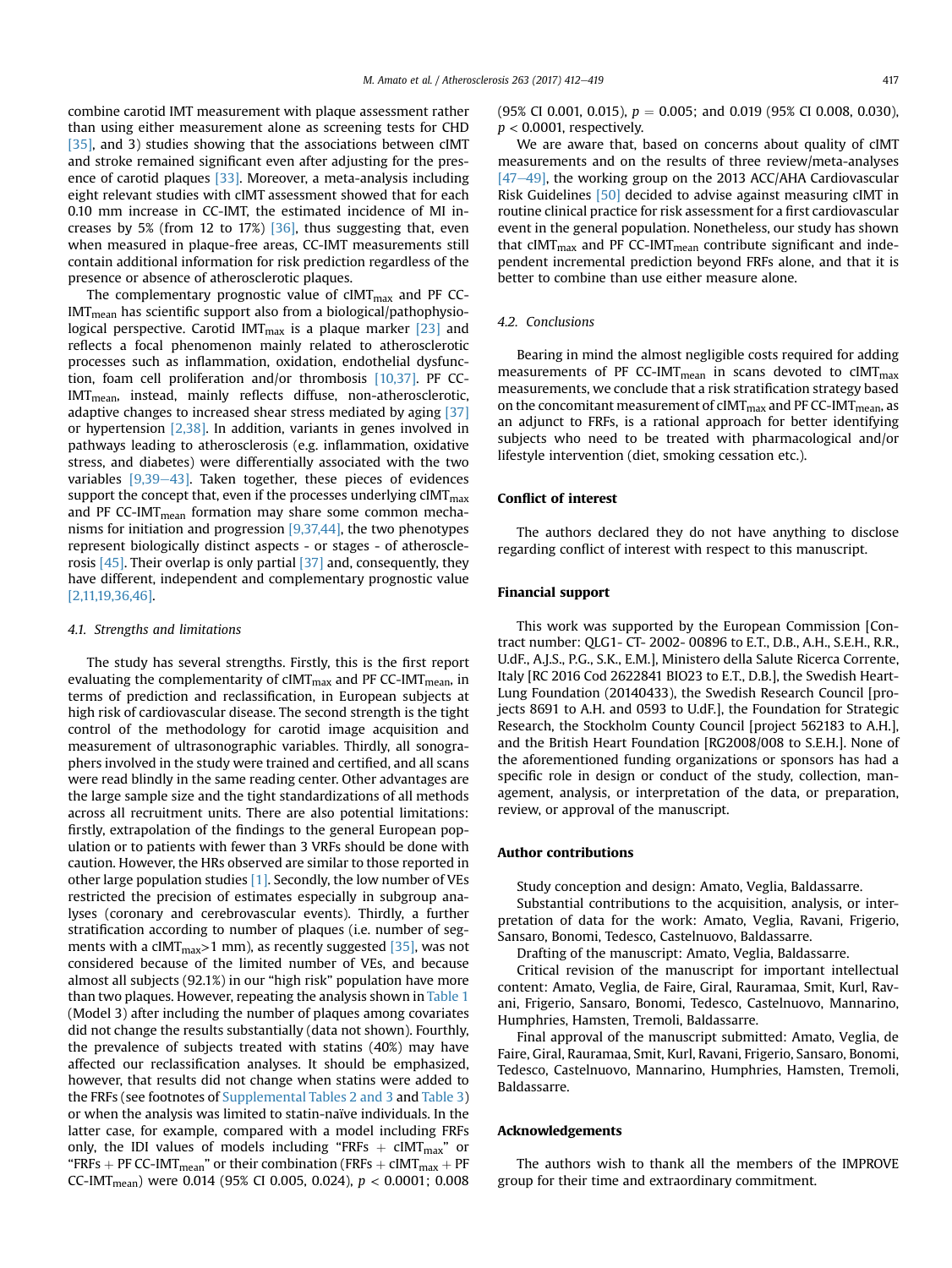## <span id="page-6-0"></span>Appendix A. Supplementary data

Supplementary data related to this article can be found at [http://](http://dx.doi.org/10.1016/j.atherosclerosis.2017.05.023) [dx.doi.org/10.1016/j.atherosclerosis.2017.05.023.](http://dx.doi.org/10.1016/j.atherosclerosis.2017.05.023)

#### References

- [1] [T.Z. Naqvi, M.S. Lee, Carotid intima-media thickness and plaque in cardio](http://refhub.elsevier.com/S0021-9150(17)30226-5/sref1)vascular risk assessment, JACC Cardiovasc Imaging 7  $(2014)$  1025–[1038.](http://refhub.elsevier.com/S0021-9150(17)30226-5/sref1)
- [2] [P.J. Touboul, M.G. Hennerici, S. Meairs, et al., Mannheim carotid intima-media](http://refhub.elsevier.com/S0021-9150(17)30226-5/sref2) [thickness and plaque consensus \(2004-2006-2011\). an update on behalf of the](http://refhub.elsevier.com/S0021-9150(17)30226-5/sref2) [advisory board of the 3rd, 4th and 5th watching the risk symposia, at the 13th,](http://refhub.elsevier.com/S0021-9150(17)30226-5/sref2) [15th and 20th European Stroke Conferences, Mannheim, Germany, 2004,](http://refhub.elsevier.com/S0021-9150(17)30226-5/sref2) [Brussels, Belgium, 2006, and Hamburg, Germany, Cerebrovasc. Dis. 2012 \(34\)](http://refhub.elsevier.com/S0021-9150(17)30226-5/sref2)  $(2011)$  290 $-296$ .
- [3] [M.L. Bots, G.W. Evans, C.H. Tegeler, R. Meijer, Carotid intima-media thickness](http://refhub.elsevier.com/S0021-9150(17)30226-5/sref3) [measurements: relations with atherosclerosis, risk of cardiovascular disease](http://refhub.elsevier.com/S0021-9150(17)30226-5/sref3) [and application in randomized controlled trials, Chin. Med. J. Engl. 129 \(2016\)](http://refhub.elsevier.com/S0021-9150(17)30226-5/sref3)  $215 - 226$  $215 - 226$  $215 - 226$
- [4] [S.H. Johnsen, E.B. Mathiesen, Carotid plaque compared with intima-media](http://refhub.elsevier.com/S0021-9150(17)30226-5/sref4) [thickness as a predictor of coronary and cerebrovascular disease, Curr. Car](http://refhub.elsevier.com/S0021-9150(17)30226-5/sref4)[diol. Rep. 11 \(2009\) 21](http://refhub.elsevier.com/S0021-9150(17)30226-5/sref4)-[27](http://refhub.elsevier.com/S0021-9150(17)30226-5/sref4).
- [5] [M. Plichart, D.S. Celermajer, M. Zureik, et al., Carotid intima-media thickness](http://refhub.elsevier.com/S0021-9150(17)30226-5/sref5) [in plaque-free site, carotid plaques and coronary heart disease risk prediction](http://refhub.elsevier.com/S0021-9150(17)30226-5/sref5) [in older adults. the three-city study, Atherosclerosis 219 \(2011\) 917](http://refhub.elsevier.com/S0021-9150(17)30226-5/sref5)-[924.](http://refhub.elsevier.com/S0021-9150(17)30226-5/sref5)
- [6] [Y. Inaba, J.A. Chen, S.R. Bergmann, Carotid plaque, compared with carotid](http://refhub.elsevier.com/S0021-9150(17)30226-5/sref6) [intima-media thickness, more accurately predicts coronary artery disease](http://refhub.elsevier.com/S0021-9150(17)30226-5/sref6) events: a meta-analysis, Atherosclerosis  $\tilde{220}$  (2012) 128–[133](http://refhub.elsevier.com/S0021-9150(17)30226-5/sref6).
- [7] [J.D. Spence, Carotid plaque measurement is superior to IMT Invited editorial](http://refhub.elsevier.com/S0021-9150(17)30226-5/sref7) [comment on: carotid plaque, compared with carotid intima-media thickness,](http://refhub.elsevier.com/S0021-9150(17)30226-5/sref7) [more accurately predicts coronary artery disease events: a meta-analysis-](http://refhub.elsevier.com/S0021-9150(17)30226-5/sref7)[Yoichi Inaba, M.D., Jennifer A. Chen M.D., Steven R. Bergmann M.D., Ph.D,](http://refhub.elsevier.com/S0021-9150(17)30226-5/sref7) Atherosclerosis  $220(2012)$  34-[35](http://refhub.elsevier.com/S0021-9150(17)30226-5/sref7).
- [8] [A.D. Gepner, R. Young, J.A. Delaney, et al., Comparison of coronary artery](http://refhub.elsevier.com/S0021-9150(17)30226-5/sref8) [calcium presence, carotid plaque presence, and carotid intima-media thick](http://refhub.elsevier.com/S0021-9150(17)30226-5/sref8)[ness for cardiovascular disease prediction in the multi-ethnic study of](http://refhub.elsevier.com/S0021-9150(17)30226-5/sref8) [atherosclerosis, Circ. Cardiovasc Imaging \(2015\) 8.](http://refhub.elsevier.com/S0021-9150(17)30226-5/sref8)
- [9] [T. Rundek, H. Gardener, D. Della-Morte, et al., The relationship between ca](http://refhub.elsevier.com/S0021-9150(17)30226-5/sref9)[rotid intima-media thickness and carotid plaque in the Northern Manhattan](http://refhub.elsevier.com/S0021-9150(17)30226-5/sref9) Study, Atherosclerosis  $241$  (2015) 364-[370.](http://refhub.elsevier.com/S0021-9150(17)30226-5/sref9)
- [10] [J.D. Spence, Measurement of intima-media thickness](http://refhub.elsevier.com/S0021-9150(17)30226-5/sref10) vs. carotid plaque: uses [in patient care, genetic research and evaluation of new therapies, Int. J. Stroke](http://refhub.elsevier.com/S0021-9150(17)30226-5/sref10)  $1(2006)$   $216 - 221$  $216 - 221$ .
- [11] [V. Nambi, L. Chambless, A.R. Folsom, et al., Carotid intima-media thickness](http://refhub.elsevier.com/S0021-9150(17)30226-5/sref11) [and presence or absence of plaque improves prediction of coronary heart](http://refhub.elsevier.com/S0021-9150(17)30226-5/sref11) [disease risk: the ARIC \(Atherosclerosis Risk in Communities\) study, J. Am. Coll.](http://refhub.elsevier.com/S0021-9150(17)30226-5/sref11) [Cardiol. 55 \(2010\) 1600](http://refhub.elsevier.com/S0021-9150(17)30226-5/sref11)-[1607.](http://refhub.elsevier.com/S0021-9150(17)30226-5/sref11)
- [12] [J.M. Gardin, T.M. Bartz, J.F. Polak, D.H. O'Leary, N.D. Wong, What do carotid](http://refhub.elsevier.com/S0021-9150(17)30226-5/sref12) [intima-media thickness and plaque add to the prediction of stroke and car](http://refhub.elsevier.com/S0021-9150(17)30226-5/sref12)[diovascular disease risk in older adults? the cardiovascular health study,](http://refhub.elsevier.com/S0021-9150(17)30226-5/sref12) [J. Am. Soc. Echocardiogr. 27 \(2014\) 998](http://refhub.elsevier.com/S0021-9150(17)30226-5/sref12)–[1005 e2](http://refhub.elsevier.com/S0021-9150(17)30226-5/sref12).
- [13] [D. Baldassarre, K. Nyyssonen, R. Rauramaa, et al., Cross-sectional analysis of](http://refhub.elsevier.com/S0021-9150(17)30226-5/sref13) [baseline data to identify the major determinants of carotid intima-media](http://refhub.elsevier.com/S0021-9150(17)30226-5/sref13) [thickness in a European population: the IMPROVE study, Eur. Heart J. 31](http://refhub.elsevier.com/S0021-9150(17)30226-5/sref13)  $(2010)$  614-[622](http://refhub.elsevier.com/S0021-9150(17)30226-5/sref13)
- [14] [D. Baldassarre, A. Hamsten, F. Veglia, et al., Measurements of carotid intima](http://refhub.elsevier.com/S0021-9150(17)30226-5/sref14)[media thickness and of interadventitia common carotid diameter improve](http://refhub.elsevier.com/S0021-9150(17)30226-5/sref14) [prediction of cardiovascular events: results of the IMPROVE \(Carotid Intima](http://refhub.elsevier.com/S0021-9150(17)30226-5/sref14) [Media Thickness \[IMT\] and IMT-progression as predictors of vascular events](http://refhub.elsevier.com/S0021-9150(17)30226-5/sref14) [in a high risk European population\) study, J. Am. Coll. Cardiol. 60 \(2012\)](http://refhub.elsevier.com/S0021-9150(17)30226-5/sref14) [1489](http://refhub.elsevier.com/S0021-9150(17)30226-5/sref14)-[1499](http://refhub.elsevier.com/S0021-9150(17)30226-5/sref14).
- [15] [J.H. Stein, C.E. Korcarz, R.T. Hurst, et al., Use of carotid ultrasound to identify](http://refhub.elsevier.com/S0021-9150(17)30226-5/sref15) [subclinical vascular disease and evaluate cardiovascular disease risk: a](http://refhub.elsevier.com/S0021-9150(17)30226-5/sref15) [consensus statement from the American Society of Echocardiography carotid](http://refhub.elsevier.com/S0021-9150(17)30226-5/sref15) [intima-media thickness task force. endorsed by the society for vascular](http://refhub.elsevier.com/S0021-9150(17)30226-5/sref15) [medicine, J. Am. Soc. Echocardiogr. 21 \(2008\) 93](http://refhub.elsevier.com/S0021-9150(17)30226-5/sref15)-[111.](http://refhub.elsevier.com/S0021-9150(17)30226-5/sref15)
- [16] [A. Simon, J.L. Megnien, G. Chironi, The value of carotid intima-media thickness](http://refhub.elsevier.com/S0021-9150(17)30226-5/sref16) [for predicting cardiovascular risk, Arterioscler. Thromb. Vasc. Biol. 30 \(2010\)](http://refhub.elsevier.com/S0021-9150(17)30226-5/sref16)  $182 - 185$  $182 - 185$ .
- [17] [N.R. Cook, P.M. Ridker, Advances in measuring the effect of individual pre](http://refhub.elsevier.com/S0021-9150(17)30226-5/sref17)[dictors of cardiovascular risk: the role of reclassi](http://refhub.elsevier.com/S0021-9150(17)30226-5/sref17)fication measures, Ann. Intern [Med. 150 \(2009\) 795](http://refhub.elsevier.com/S0021-9150(17)30226-5/sref17)-[802.](http://refhub.elsevier.com/S0021-9150(17)30226-5/sref17)
- [18] [S.H. Johnsen, E.B. Mathiesen, O. Joakimsen, et al., Carotid atherosclerosis is a](http://refhub.elsevier.com/S0021-9150(17)30226-5/sref18) [stronger predictor of myocardial infarction in women than in men: a 6-year](http://refhub.elsevier.com/S0021-9150(17)30226-5/sref18) [follow-up study of 6226 persons: the Tromso Study, Stroke 38 \(2007\)](http://refhub.elsevier.com/S0021-9150(17)30226-5/sref18) [2873](http://refhub.elsevier.com/S0021-9150(17)30226-5/sref18)-[2880](http://refhub.elsevier.com/S0021-9150(17)30226-5/sref18).
- [19] [E.B. Mathiesen, S.H. Johnsen, T. Wilsgaard, et al., Carotid plaque area and](http://refhub.elsevier.com/S0021-9150(17)30226-5/sref19) [intima-media thickness in prediction of](http://refhub.elsevier.com/S0021-9150(17)30226-5/sref19) first-ever ischemic stroke: a 10-year [follow-up of 6584 men and women: the Tromso Study, Stroke 42 \(2011\)](http://refhub.elsevier.com/S0021-9150(17)30226-5/sref19) [972](http://refhub.elsevier.com/S0021-9150(17)30226-5/sref19)-[978.](http://refhub.elsevier.com/S0021-9150(17)30226-5/sref19)
- [20] [J.F. Polak, M.J. Pencina, K.M. Pencina, et al., Carotid-wall intima-media thick](http://refhub.elsevier.com/S0021-9150(17)30226-5/sref20)[ness and cardiovascular events, N. Engl. J. Med. 365 \(2011\) 213](http://refhub.elsevier.com/S0021-9150(17)30226-5/sref20)-[221.](http://refhub.elsevier.com/S0021-9150(17)30226-5/sref20)
- [21] [M.J. Roman, J.R. Kizer, L.G. Best, et al., Vascular biomarkers in the prediction of](http://refhub.elsevier.com/S0021-9150(17)30226-5/sref21)

[clinical cardiovascular disease: the strong heart study, Hypertension 59](http://refhub.elsevier.com/S0021-9150(17)30226-5/sref21)  $(2012) 29 - 35$  $(2012) 29 - 35$  $(2012) 29 - 35$ 

- [22] [J.F. Polak, M. Szklo, R.A. Kronmal, et al., The value of carotid artery plaque and](http://refhub.elsevier.com/S0021-9150(17)30226-5/sref22) [intima-media thickness for incident cardiovascular disease: the multi-ethnic](http://refhub.elsevier.com/S0021-9150(17)30226-5/sref22) [study of atherosclerosis, J. Am. Heart Assoc. 2 \(2013\) e000087](http://refhub.elsevier.com/S0021-9150(17)30226-5/sref22).
- [23] [A.I. Ershova, T.V. Balakhonova, A.N. Meshkov, T.A. Rozhkova, S.A. Boytsov,](http://refhub.elsevier.com/S0021-9150(17)30226-5/sref23) [Ultrasound markers that describe plaques are more sensitive than mean](http://refhub.elsevier.com/S0021-9150(17)30226-5/sref23) [intima-media thickness in patients with familial hypercholesterolemia, Ul](http://refhub.elsevier.com/S0021-9150(17)30226-5/sref23)trasound Med. Biol. 38  $(2012)$  417-[422.](http://refhub.elsevier.com/S0021-9150(17)30226-5/sref23)
- [24] [M.W. Lorenz, C. Schaefer, H. Steinmetz, M. Sitzer, Is carotid intima media](http://refhub.elsevier.com/S0021-9150(17)30226-5/sref24) [thickness useful for individual prediction of cardiovascular risk? Ten-year](http://refhub.elsevier.com/S0021-9150(17)30226-5/sref24) [results from the Carotid Atherosclerosis Progression Study \(CAPS\), Eur.](http://refhub.elsevier.com/S0021-9150(17)30226-5/sref24) Heart I. 31 (2010) 2041-[2048](http://refhub.elsevier.com/S0021-9150(17)30226-5/sref24).
- [25] [J. Yeboah, R.L. McClelland, T.S. Polonsky, et al., Comparison of novel risk](http://refhub.elsevier.com/S0021-9150(17)30226-5/sref25) [markers for improvement in cardiovascular risk assessment in intermediate](http://refhub.elsevier.com/S0021-9150(17)30226-5/sref25)risk individuals, JAMA 308  $(2012)$  788-[795](http://refhub.elsevier.com/S0021-9150(17)30226-5/sref25).
- [26] [M.L. Bots, K.A. Groenewegen, T.J. Anderson, et al., Common carotid intima](http://refhub.elsevier.com/S0021-9150(17)30226-5/sref26)[media thickness measurements do not improve cardiovascular risk predic](http://refhub.elsevier.com/S0021-9150(17)30226-5/sref26)[tion in individuals with elevated blood pressure: the USE-IMT collaboration,](http://refhub.elsevier.com/S0021-9150(17)30226-5/sref26) [Hypertension 63 \(2014\) 1173](http://refhub.elsevier.com/S0021-9150(17)30226-5/sref26)-[1181.](http://refhub.elsevier.com/S0021-9150(17)30226-5/sref26)
- [27] [V. Nambi, L. Chambless, M. He, et al., Common carotid artery intima-media](http://refhub.elsevier.com/S0021-9150(17)30226-5/sref27) [thickness is as good as carotid intima-media thickness of all carotid artery](http://refhub.elsevier.com/S0021-9150(17)30226-5/sref27) [segments in improving prediction of coronary heart disease risk in the](http://refhub.elsevier.com/S0021-9150(17)30226-5/sref27) [Atherosclerosis Risk in Communities \(ARIC\) study, Eur. Heart J. 33 \(2012\)](http://refhub.elsevier.com/S0021-9150(17)30226-5/sref27) [183](http://refhub.elsevier.com/S0021-9150(17)30226-5/sref27)-190
- [28] [D. Baldassarre, M. Amato, L. Pustina, et al., Measurement of carotid artery](http://refhub.elsevier.com/S0021-9150(17)30226-5/sref28) [intima-media thickness in dyslipidemic patients increases the power of](http://refhub.elsevier.com/S0021-9150(17)30226-5/sref28) [traditional risk factors to predict cardiovascular events, Atherosclerosis 191](http://refhub.elsevier.com/S0021-9150(17)30226-5/sref28)  $(2007)$   $403 - 408$  $403 - 408$
- [29] [J.F. Polak, D.H. O'Leary, Edge-detected common carotid artery intima-media](http://refhub.elsevier.com/S0021-9150(17)30226-5/sref29) [thickness and incident coronary heart disease in the multi-ethnic study of](http://refhub.elsevier.com/S0021-9150(17)30226-5/sref29) [atherosclerosis, J. Am. Heart Assoc. 4 \(2015\) e001492](http://refhub.elsevier.com/S0021-9150(17)30226-5/sref29).
- [30] [S.E. Elias-Smale, R.G. Wieberdink, A.E. Odink, et al., Burden of atherosclerosis](http://refhub.elsevier.com/S0021-9150(17)30226-5/sref30) [improves the prediction of coronary heart disease but not cerebrovascular](http://refhub.elsevier.com/S0021-9150(17)30226-5/sref30) [events: the Rotterdam Study, Eur. Heart J. 32 \(2011\) 2050](http://refhub.elsevier.com/S0021-9150(17)30226-5/sref30)-[2058](http://refhub.elsevier.com/S0021-9150(17)30226-5/sref30).
- [31] [M. Naghavi, E. Falk, H.S. Hecht, et al., From vulnerable plaque to vulnerable](http://refhub.elsevier.com/S0021-9150(17)30226-5/sref31) [patient](http://refhub.elsevier.com/S0021-9150(17)30226-5/sref31)-[Part III: executive summary of the Screening for Heart Attack Pre](http://refhub.elsevier.com/S0021-9150(17)30226-5/sref31)[vention and Education \(SHAPE\) task force report, Am. J. Cardiol. 98 \(2006\)](http://refhub.elsevier.com/S0021-9150(17)30226-5/sref31)  $2H-15H$  $2H-15H$  $2H-15H$
- [32] [H.P. Adams, Principles of cerebrovascular disease, McGraw-Hill Prof. \(2006\).](http://refhub.elsevier.com/S0021-9150(17)30226-5/sref32) [ISBN 13: 9780071416535, 1](http://refhub.elsevier.com/S0021-9150(17)30226-5/sref32)-[564.](http://refhub.elsevier.com/S0021-9150(17)30226-5/sref32)
- [33] [M. Rosvall, L. Janzon, G. Berglund, G. Engstrom, B. Hedblad, Incidence of stroke](http://refhub.elsevier.com/S0021-9150(17)30226-5/sref33) [is related to carotid IMT even in the absence of plaque, Atherosclerosis 179](http://refhub.elsevier.com/S0021-9150(17)30226-5/sref33)  $(2005)$  325-[331](http://refhub.elsevier.com/S0021-9150(17)30226-5/sref33).
- [34] [M. Rosvall, L. Janzon, G. Berglund, G. Engstrom, B. Hedblad, Incident coronary](http://refhub.elsevier.com/S0021-9150(17)30226-5/sref34) [events and case fatality in relation to common carotid intima-media thick](http://refhub.elsevier.com/S0021-9150(17)30226-5/sref34)[ness, J. Intern Med. 257 \(2005\) 430](http://refhub.elsevier.com/S0021-9150(17)30226-5/sref34)-[437](http://refhub.elsevier.com/S0021-9150(17)30226-5/sref34).
- [35] [W. Xie, L. Liang, L. Zhao, et al., Combination of carotid intima-media thickness](http://refhub.elsevier.com/S0021-9150(17)30226-5/sref35) [and plaque for better predicting risk of ischaemic cardiovascular events, Heart](http://refhub.elsevier.com/S0021-9150(17)30226-5/sref35)  $97(2011) 1326 - 1331.$  $97(2011) 1326 - 1331.$  $97(2011) 1326 - 1331.$
- [36] [M.W. Lorenz, H.S. Markus, M.L. Bots, M. Rosvall, M. Sitzer, Prediction of clinical](http://refhub.elsevier.com/S0021-9150(17)30226-5/sref36) [cardiovascular events with carotid intima-media thickness: a systematic re](http://refhub.elsevier.com/S0021-9150(17)30226-5/sref36)[view and meta-analysis, Circulation 115 \(2007\) 459](http://refhub.elsevier.com/S0021-9150(17)30226-5/sref36)-[467](http://refhub.elsevier.com/S0021-9150(17)30226-5/sref36).
- [37] [A.V. Finn, F.D. Kolodgie, R. Virmani, Correlation between carotid intimal/](http://refhub.elsevier.com/S0021-9150(17)30226-5/sref37) [medial thickness and atherosclerosis: a point of view from pathology, Arte](http://refhub.elsevier.com/S0021-9150(17)30226-5/sref37)rioscler. Thromb. Vasc. Biol. 30  $(2010)$   $177-181$  $177-181$ .
- [38] [J.D. Spence, Technology Insight: ultrasound measurement of carotid pla](http://refhub.elsevier.com/S0021-9150(17)30226-5/sref38)[que](http://refhub.elsevier.com/S0021-9150(17)30226-5/sref38)-[patient management, genetic research, and therapy evaluation, Nat. Clin.](http://refhub.elsevier.com/S0021-9150(17)30226-5/sref38) [Pract. Neurol. 2 \(2006\) 611](http://refhub.elsevier.com/S0021-9150(17)30226-5/sref38)-[619](http://refhub.elsevier.com/S0021-9150(17)30226-5/sref38).
- [39] [C. Dong, D. Della-Morte, L. Wang, et al., Association of the sirtuin and mito](http://refhub.elsevier.com/S0021-9150(17)30226-5/sref39)[chondrial uncoupling protein genes with carotid plaque, PLoS One 6 \(2011\)](http://refhub.elsevier.com/S0021-9150(17)30226-5/sref39) [e27157](http://refhub.elsevier.com/S0021-9150(17)30226-5/sref39).
- [40] [D. Della-Morte, C. Dong, S. Bartels, et al., Association of the sirtuin and](http://refhub.elsevier.com/S0021-9150(17)30226-5/sref40) [mitochondrial uncoupling protein genes with carotid intima-media thickness,](http://refhub.elsevier.com/S0021-9150(17)30226-5/sref40) [Transl. Res. 160 \(2012\) 389](http://refhub.elsevier.com/S0021-9150(17)30226-5/sref40)-[390](http://refhub.elsevier.com/S0021-9150(17)30226-5/sref40).
- [41] [R.L. Sacco, S.H. Blanton, S. Slifer, et al., Heritability and linkage analysis for](http://refhub.elsevier.com/S0021-9150(17)30226-5/sref41) [carotid intima-media thickness: the family study of stroke risk and carotid](http://refhub.elsevier.com/S0021-9150(17)30226-5/sref41) atherosclerosis, Stroke  $40$  (2009) 2307-[2312](http://refhub.elsevier.com/S0021-9150(17)30226-5/sref41).
- [42] [L. Wang, A. Beecham, D. Zhuo, et al., Fine mapping study reveals novel](http://refhub.elsevier.com/S0021-9150(17)30226-5/sref42) [candidate genes for carotid intima-media thickness in dominican republican](http://refhub.elsevier.com/S0021-9150(17)30226-5/sref42) [families, Circ. Cardiovasc Genet. 5 \(2012\) 234](http://refhub.elsevier.com/S0021-9150(17)30226-5/sref42)-[241](http://refhub.elsevier.com/S0021-9150(17)30226-5/sref42).
- [43] [H. Gardener, A. Beecham, D. Cabral, et al., Carotid plaque and candidate genes](http://refhub.elsevier.com/S0021-9150(17)30226-5/sref43) related to infl[ammation and endothelial function in Hispanics from Northern](http://refhub.elsevier.com/S0021-9150(17)30226-5/sref43) [Manhattan, Stroke 42 \(2011\) 889](http://refhub.elsevier.com/S0021-9150(17)30226-5/sref43)-[896](http://refhub.elsevier.com/S0021-9150(17)30226-5/sref43).
- [44] [J.C. Bis, M. Kavousi, N. Franceschini, et al., Meta-analysis of genome-wide](http://refhub.elsevier.com/S0021-9150(17)30226-5/sref44) [association studies from the CHARGE consortium identi](http://refhub.elsevier.com/S0021-9150(17)30226-5/sref44)fies common vari[ants associated with carotid intima media thickness and plaque, Nat. Genet.](http://refhub.elsevier.com/S0021-9150(17)30226-5/sref44) [43 \(2011\) 940](http://refhub.elsevier.com/S0021-9150(17)30226-5/sref44)-[947.](http://refhub.elsevier.com/S0021-9150(17)30226-5/sref44)
- [45] [J.D. Spence, R.A. Hegele, Noninvasive phenotypes of atherosclerosis: similar](http://refhub.elsevier.com/S0021-9150(17)30226-5/sref45) windows but different views, Stroke  $35(2004)$  649-[653](http://refhub.elsevier.com/S0021-9150(17)30226-5/sref45).
- [46] [T. Rundek, H. Arif, B. Boden-Albala, et al., Carotid plaque, a subclinical pre](http://refhub.elsevier.com/S0021-9150(17)30226-5/sref46)[cursor of vascular events: the Northern Manhattan study, Neurology 70](http://refhub.elsevier.com/S0021-9150(17)30226-5/sref46)  $(2008)$  1200 $-1207$ .
- [47] [H.M. Den Ruijter, S.A. Peters, T.J. Anderson, et al., Common carotid intima](http://refhub.elsevier.com/S0021-9150(17)30226-5/sref47)[media thickness measurements in cardiovascular risk prediction: a meta-](http://refhub.elsevier.com/S0021-9150(17)30226-5/sref47)